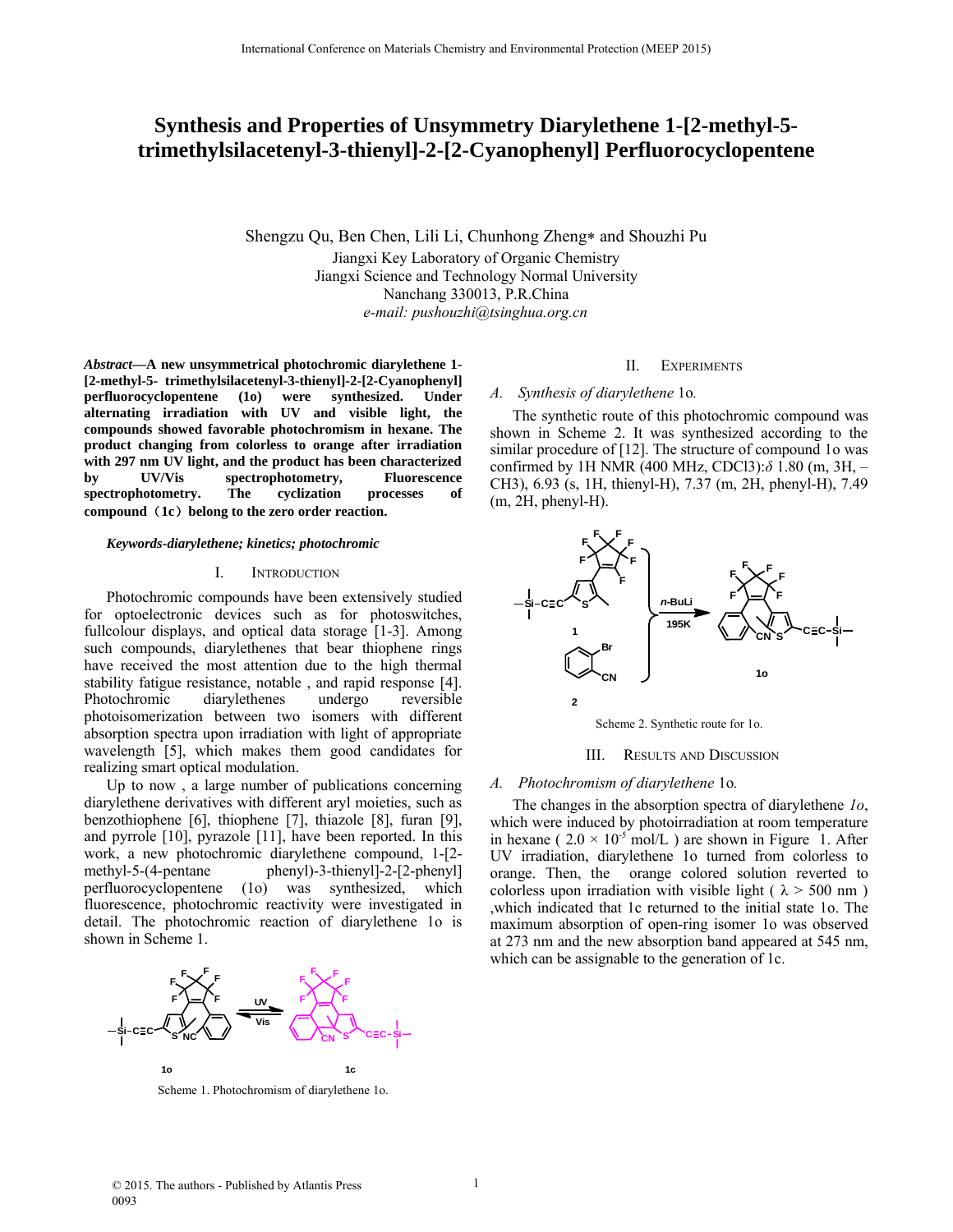

Figure 1. Absorption spectral and color change of compound 1o in hexane.

## *B. Photochromic reaction kinetics in hexane.*

The photochromic cyclization/cycloreversion kinetics of *1o* in hexane were determined by UV/Vis spectra upon alternating irradiation with UV and appropriate wavelength visible light at room temperature. The cyclization and cycloreversion curves of compound 1 are shown in Figure 2A. It can be seen that the cyclization processes of compound 1o belong to the zeroth order reaction when openring isomer changed to closed-ring isomer. At the same time, during the cycloreversion of 1c, the relationship between – log ( Abs ) and exposal time also behave perfect linearity, as shown in Figure 2B, indicating that the cycloreversion process belong to the first order reaction. So all k of cyclization/cycloreversion process of diarylethene 1c can be easily obtained in solution, respectively.



#### Figure 2. The cyclization/cycloreversion kinetics of compound *1* in hexane.

## *C. Fluorescence of diarylethene* 1o*.*

Additionally, the fluorescence intensity of diarylethene 1o (  $2.0 \times 10^{-5}$  mol L<sup>-1</sup> ) decreased along with the photochromism because the photocyclization reaction produced the non-fluorescent closed-ring form. The back irradiation by appropriate wavelength visible light regenerated its open-ring isomer and recovered the original emission intensity. The emission intensity of diarylethene 1o was quenched 73% at the photostationary state in dichloromethane solution. This phenomenon indicated that cyclization reaction is incomplete and the existence of parallel conformation may be the main cause for the change in fluorescence intensity. The reversible changes of the emission intensity of diarylethene 1o are useful for application as the fluorescence switches [13].

#### IV. SUMMARY

We synthesize a new unsymmetrical photochromic diarylethene and investigate its photochromic properties. Besides, the cyclization and cycloreversion processes of the compound were determined to be the zeroth and first order reaction by UV/Vis spectra, respectively. All the results will contribute to the further investigation of the diarylethene.

## **ACKNOWLEDGMENT**

The authors are grateful for the financial support from the National Natural Science Foundation of China (21362013, 51373072)

#### **REFERENCES**

- [1] M. Irie, "Diarylethenes for memories and switches," Chemical Reviews. vol. 100, 2000, pp. 1685-1716, Doi: 10.1021/cr980069d.
- [2] H. Tian, and Y.Songjie, "Recent progresses on diarylethene based photochromic switches," Chemical Society Reviews., vol. 33, 2004, pp.85-97, Doi: 10.1039/B302356G.
- [3] K. Matsuda, and M. Irie, "Diarylethene as a photoswitching unit," Journal of Photochemistry and Photobiology C: Photochemistry Reviews, vol. 5, 2004, pp. 169-182. doi: 10.1016/j.
- [4] R.J. Wang, "New photochromic 1, 2-diarylperfluorocyclopentenes bearing unsymmetrical six-membered aryl units," Tetrahedron Letters, vol. 53, 2012, pp. 320-324. Doi: doi:10.1016/j.tetlet.2011.11.035.
- [5] K. Seiya, and M. Irie, "Synthesis and Photochromism of Diarylethenes with Isopropyl Groups at the Reactive Carbons and Long. PI.- Conjugated Heteroaryl Groups," Chemistry Letters, vol 32, 2003, pp. 1078-1079, doi:10.1246/cl.2003.1078.
- [6] Y. Yasushi, S. Hidenori, T. Yutaka, et al., "Diastereoselective photochromism of a bisbenzothienylethene governed by steric as well as electronic interactions," Journal of the American Chemical Society., vol. 125, 2003, pp. 7194-7195. doi:10.1021/ja029535d.
- [7] M. Masakazu, K. Seiya, and M. Irie, "Multicolor photochromism of two-and three-component diarylethene crystals," Journal of the American Chemical Society., vol. 125,2003, pp. 11080-11087. doi:10.1021/ja035277o.
- [8] K. Uchida, "Thermally irreversible photochromic systems. Reversible photocyclization of 1, 2-bis (thiazolyl) perfluorocyclopentenes," Tetrahedron, vol. 54, 1998, pp. 6627-6638. doi:10.1016/ S0040-4020(98)00330-5.